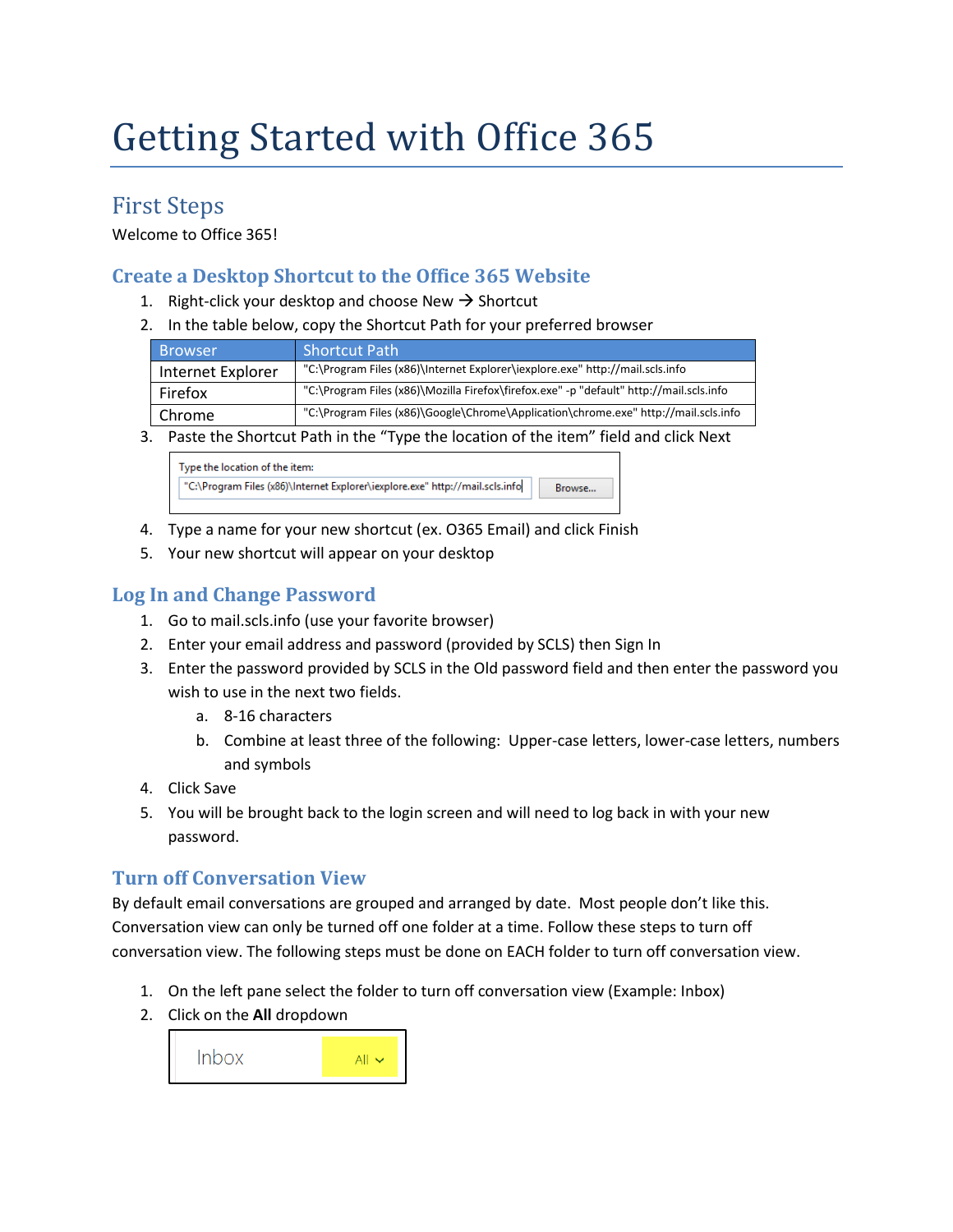3. Under **View as**, click on **Messages**



#### **Hide Preview Text for Messages**

To gain screen real estate, you may wish to hide preview text for messages.

- 1. Click the Gear in the upper-right of the web page and then select **Display settings**
- 2. In the Message list tab under Choose whether to show preview text select **Hide preview text** and click OK



3. Click the Gear again to return to your email

## Browser Messages

As you're working in Office 365 you may receive some messages in your browser.

• If you see the following message click: Allow



#### **Pop-Ups**

If you get messages about pop-ups while in Office 365, make sure to always allow them.

Not for this site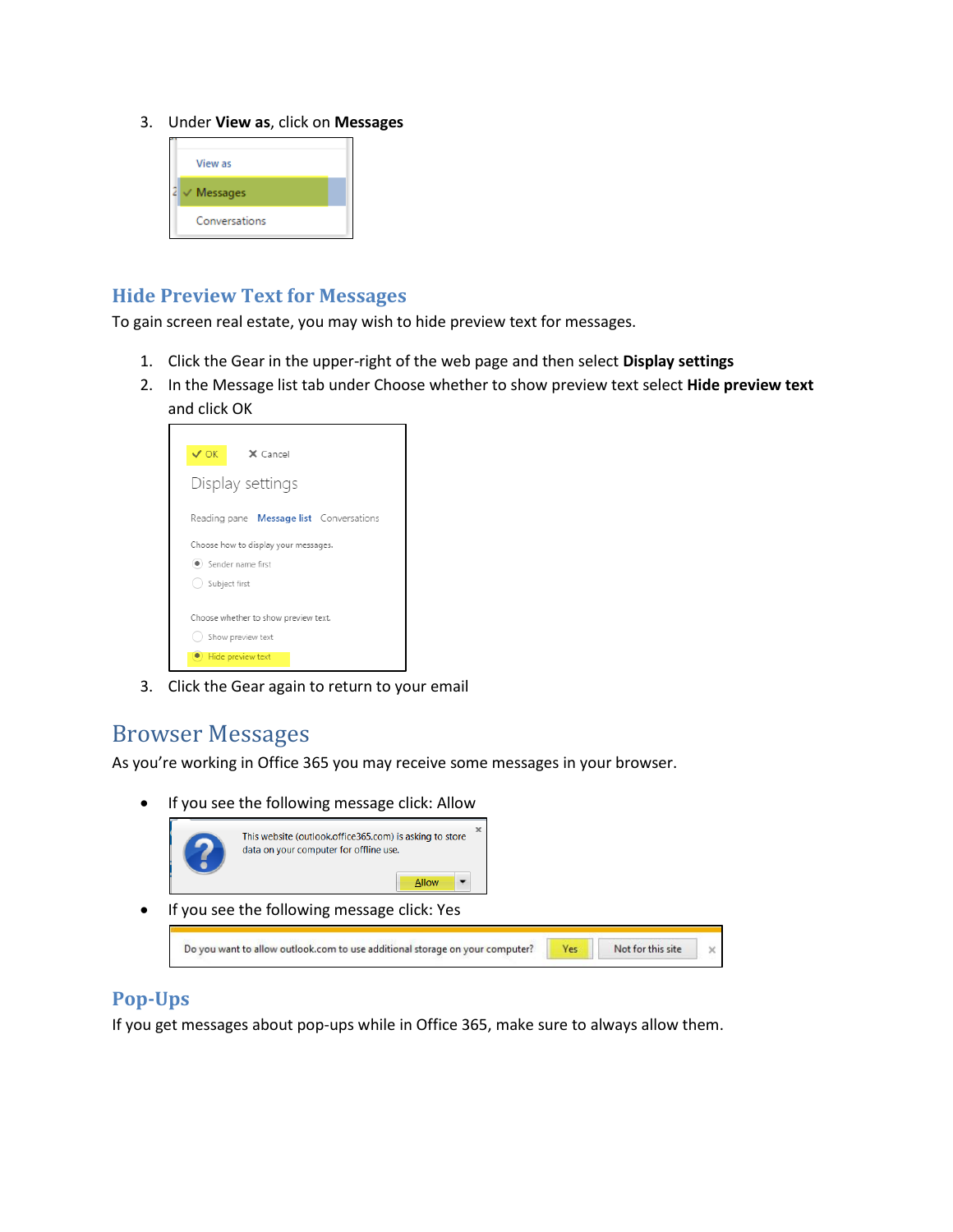# Getting Oriented

1. In the upper left of the web page, you'll see some squares. Click on the squares to navigate in Office 365.



- a. Mail is your email
- b. Calendar is the calendar
- c. People is where your contacts are stored
- 2. In the upper right of the web page, you'll see some additional icons.



- a. Your user profile picture is where you sign out of your account
- b. The gear icon is where your settings are located
- c. The ? icon provides help

# A Little Housekeeping

#### **Change Your User Profile Picture**

- 1. Click the user profile picture in the upper-right of the web page and then select Change
- 2. Click on Upload photo
- 3. Navigate to the desired picture and then select Open
- 4. Click Save when done
- 5. Wait a few seconds for the picture to populate

#### **Create a Signature**

- 1. Click the Gear in the upper-right of the web page and then select Mail
- 2. Under Mail…Layout, on the left side of the screen, select Email signature
- 3. In the Email Signature section, enter and format your signature
- 4. Check the box to "Automatically include my signature on messages I send"
- 5. Click Save
- 6. Click Options in the upper-left of the web page
- 7. Click on the Gear in the upper right to return to Office 365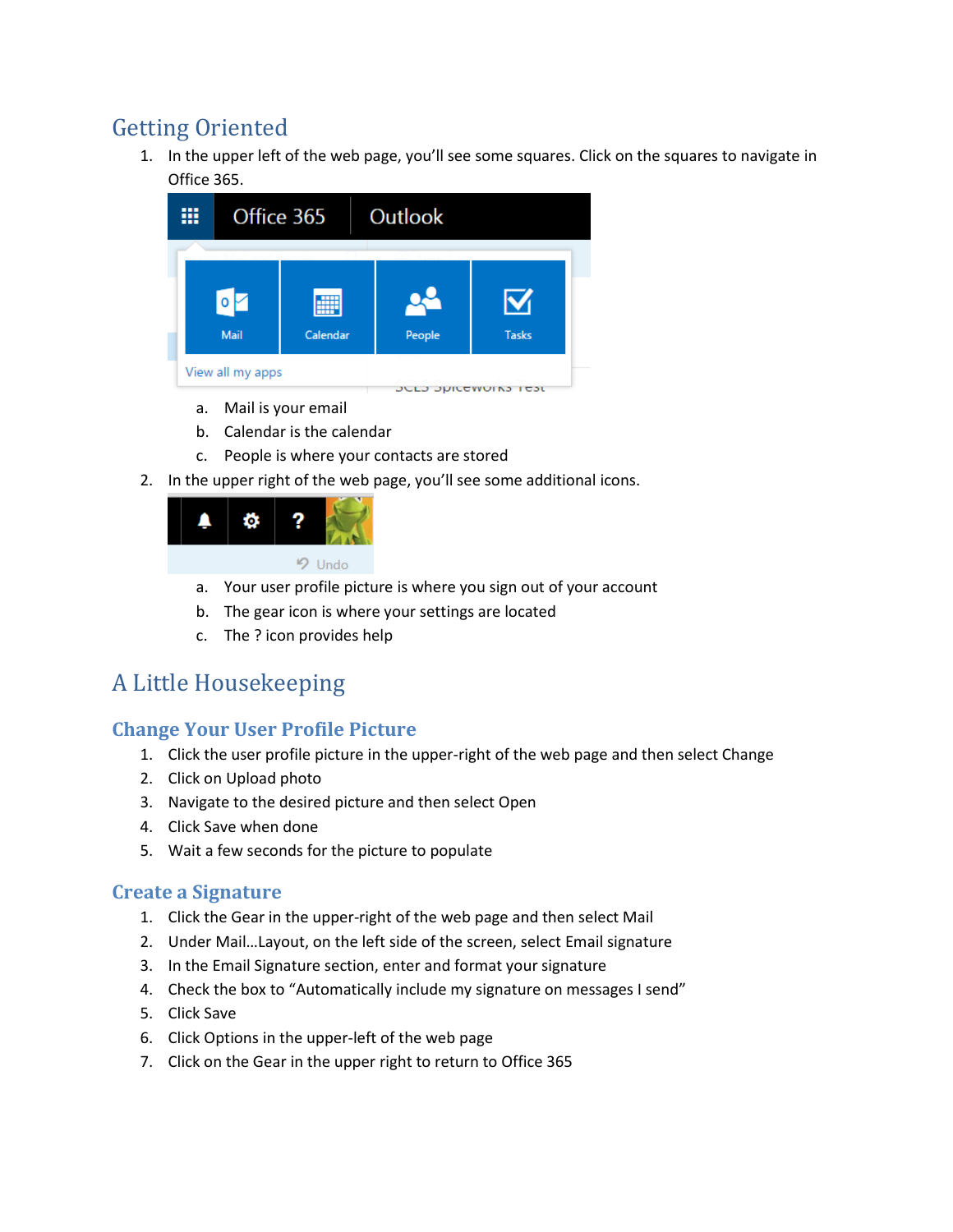# Working with Email (Outlook Menu Option)

To view your email, click on the squares in the upper left of the webpage and select Mail. By default, Outlook is organized into three vertical panes:

- 1. The left pane contains your folder list
- 2. The middle pane contains a list of messages in the current folder
- 3. The right pane is the reading pane where the message you have selected is displayed

#### **Sending an Email**

- 1. Click + New mail at the upper left of your screen
- 2. Enter the email address of the recipient, a subject, type your message, click send
	- a. Enter semicolons between recipients
	- b. You can begin to type the name of the recipient and click on "Search Directory" to show a list of possible matches

#### **Receiving an Email**

Office 365 constantly checks for new email and does NOT have a "check email button."

#### **Printing Email**

- 1. Select the message that you want to print
- 2. In the reading pane, click on the drop-down arrow and select Print
- 3. The message will open in a new window, and a print menu will open on top of your message
- 4. Select the printer and options you want, and then select OK
- 5. Close the message window

#### **Organizing Email**

#### **Creating Folders**

- 1. In the left pane, right-click your name and select Create new folder
- 2. Type a name for your folder and hit enter

#### **Creating Inbox Rules**

If you wish to create inbox rules, take a look at the Inbox Rules section on our [www.scls.info/technology/O365/gettingstarted.html](http://www.scls.info/technology/O365/gettingstarted.html) page.

## Calendar

The Office 365 calendar is a very powerful tool with many options. On our [www.scls.info/technology/O365/gettingstarted.html](http://www.scls.info/technology/O365/gettingstarted.html) page we created a calendar section. The calendar section has links to very helpful documents and videos.

# People (Contacts)

Office 365 divides contacts into two sections: My Contacts (your personal contacts) and the Directory (global contacts). The following steps are related to the My Contacts section.